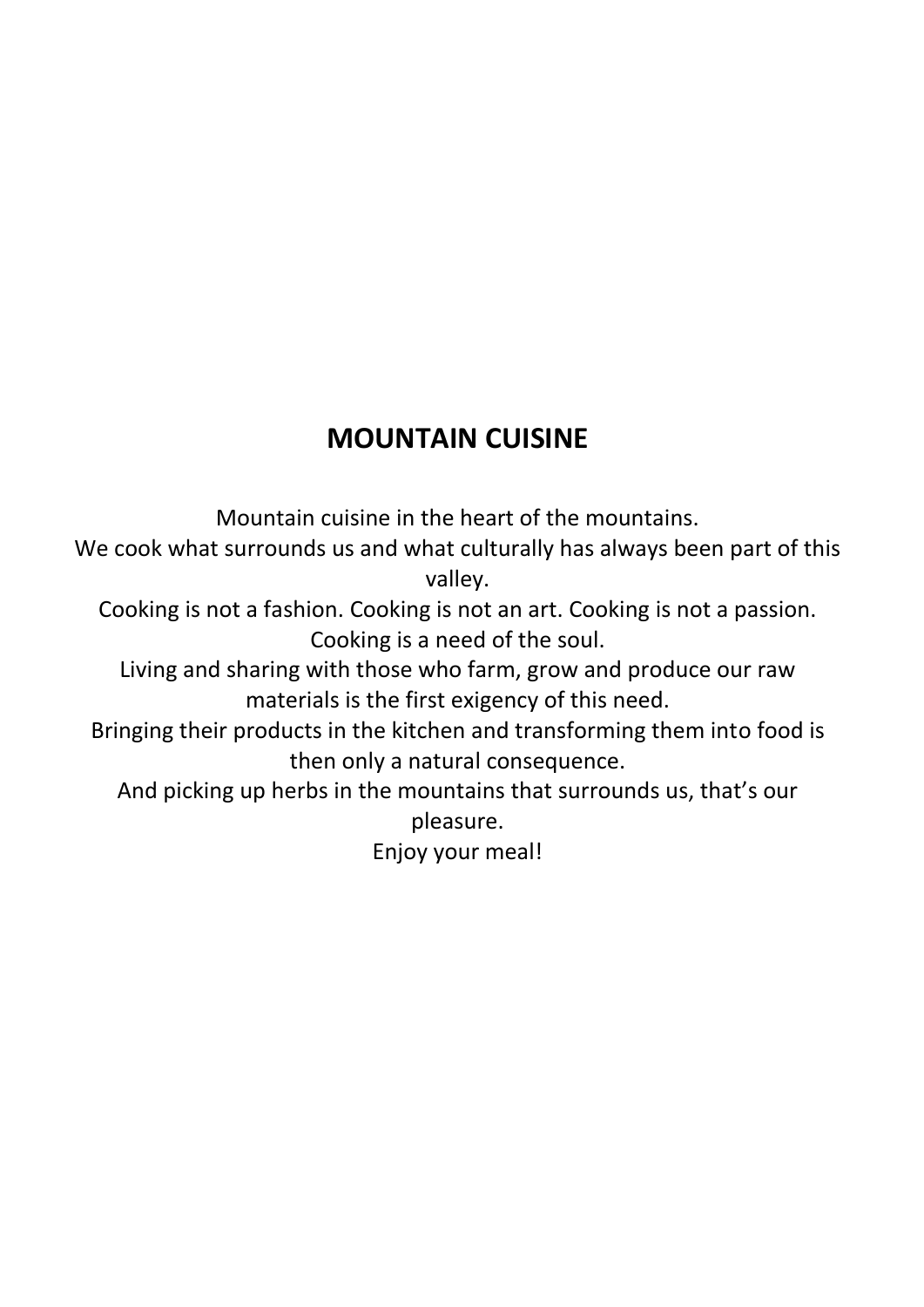| Siberian caviar (30gr), Blinis and its garnishes for two people<br>❤                                 | € 60,00          |
|------------------------------------------------------------------------------------------------------|------------------|
| <b>STARTERS</b>                                                                                      |                  |
| •Porcini and potato cappuccino with truffle croissant<br>❤                                           | $\epsilon$ 20,00 |
| Egg, roots and caviar<br>$\circledS$                                                                 | € 21,00          |
| Lightly smoked Morgex trout with hay pannacotta, glazed shallots,<br>and cream of black cabbage<br>৩ | € 18,00          |
| Livers in puff pastry, red fruit jelly, ice cream of raspberry vinegar                               | € 18,00          |
| A selection of local salami typical of the Valley d'Aosta<br>$\circledast$ $\circledast$             | € 14,00          |

## **FIRST COURSES**

| • Ravioli filled with duck confit, coffee, almond cream and potatoes           | $\epsilon$ 20,00 |
|--------------------------------------------------------------------------------|------------------|
| Rice with turnip tops, anchovy and balsamic salad<br>$\circledast$             | € 18,00          |
| Parsley Tagliolini pasta with prawn tartare and candied bergamot<br>$^{\circ}$ | € 22,00          |
| •Gnocchi stuffed with porcini mushrooms in their broth<br>Ø                    | € 21,00          |
| Polenta Concia with Fontina cheese and butter<br>(∛)                           | € 14,00          |

The bread, pasta and desserts are home made ♦ For a better conservation and for the maintenance of the organoleptic qualities of some food, ingredients could be subjected to a reduction in temperature and subsequently frozen Product purchased frozen Water  $3,00 \in$  - Service  $3,00 \in$ 



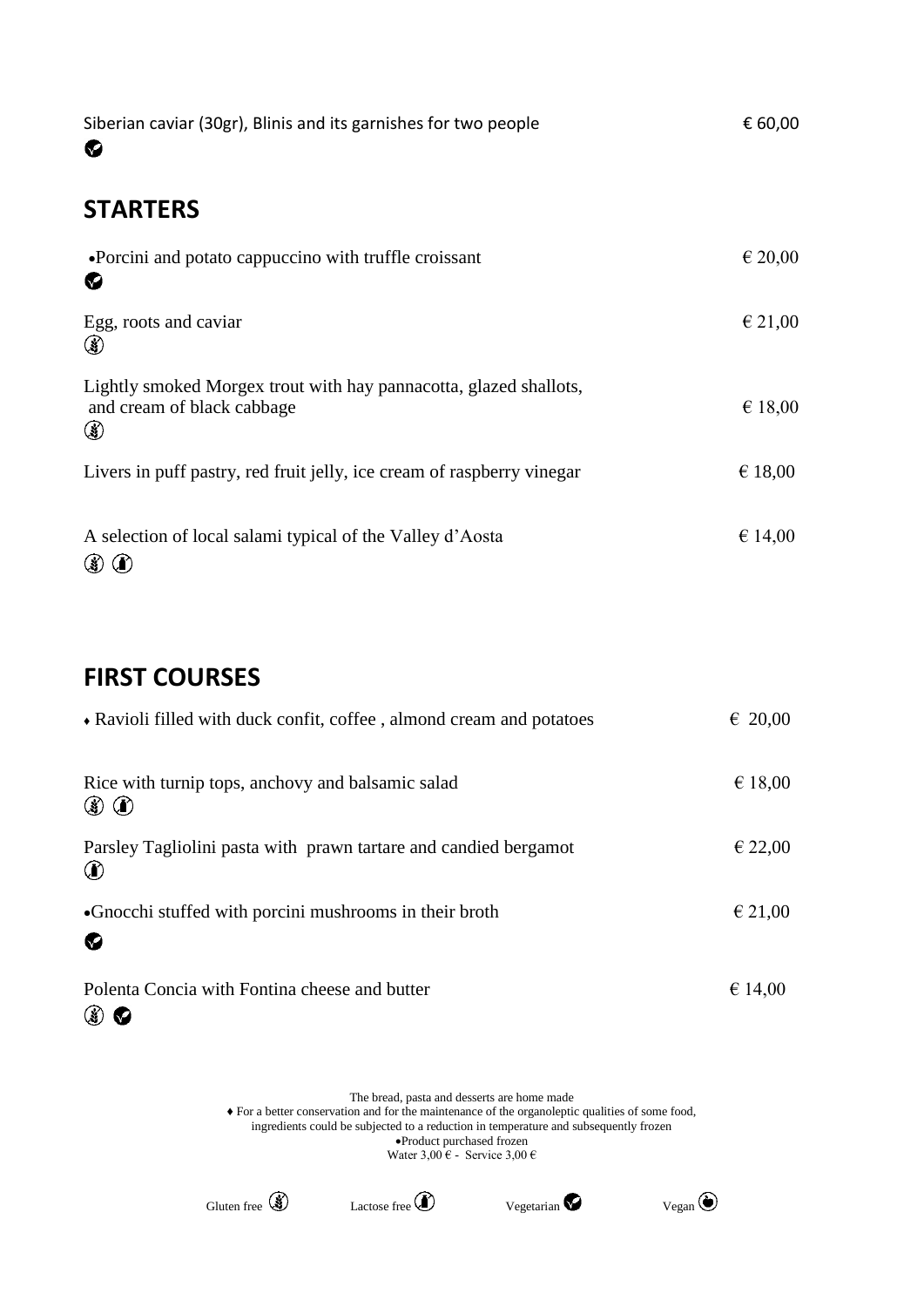## **MAIN COURSES**

| • Barberie duck breast, cauliflower and coffee puree, chestnuts and Shiitake<br>$\circledast$ | € 30,00          |
|-----------------------------------------------------------------------------------------------|------------------|
| Sirloin steak "La Granda", with celeriac, chips and veg puree<br>⊛                            | € 30,00          |
| • Buttery langoustine, lemon and gin zabaglione and artichoke salad<br>$\circledast$          | € 30,00          |
| ◆ Potatoes, Fontina cheese and hazelnuts<br>$\circledcirc$                                    | $\epsilon$ 20,00 |
| Selection of local cheeses<br>$\mathbf \Phi$                                                  | € 14,00          |
| Valdostana steak with ham and fontina cheese                                                  | € 25,00          |

### **DESSERTS**

| Soft licorice ice cream, lemon ice and citrus jus<br>❤              | € 10,00 |
|---------------------------------------------------------------------|---------|
| Tarte Tatin with ice cream<br>◙                                     | € 10,00 |
| Chestnut glazed, meringue and cream<br>◙                            | € 10,00 |
| • Celery and apple juiced, creamed ricotta and ginger meringue<br>Ø | € 10,00 |

The bread, pasta and desserts are home made ♦ For a better conservation and for the maintenance of the organoleptic qualities of some food, ingredients could be subjected to a reduction in temperature and subsequently frozen Product purchased frozen Water  $3,00 \in$  - Service  $3,00 \in$